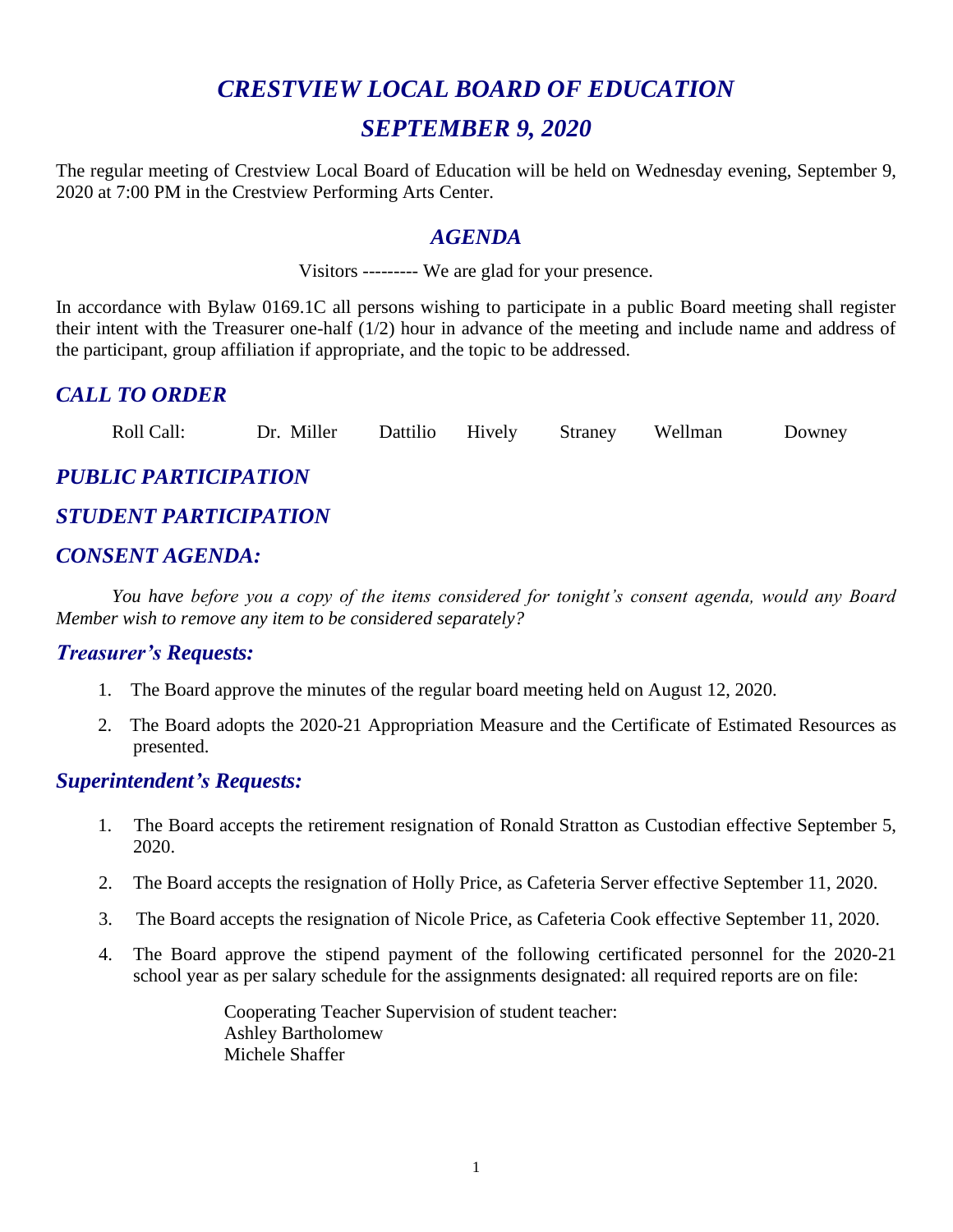5. The Board grant tuition reimbursement contracts to the following licensed personnel as per the 2018- 21 CEA Negotiated Agreement, in the amount of \$100.00 per semester hour or \$75.00 per quarter hour, for hours satisfactorily completed during the 2019-20 school year:

|              | Brady Amerson 6 Semester Hours | Diane Campbell | 3 Semester Hours |
|--------------|--------------------------------|----------------|------------------|
| Aaron Blatch | 3 Semester Hours               | Barry Kimpel   | 6 Semester Hours |

6. The Board approve the following certificated personnel be placed on the approved substitute list for the 2020-21 school year, be granted a limited teaching contract, substitute basis only, according to salary schedule; pending receipt of all required reports:

> *High School, Middle School & Elementary School* Casey Coie – Registered Nurse Sarah Gaydos – Registered Nurse

7. The Board approve the following non-teaching personnel be placed on the approved substitute list for the 2020-21 school year, substitute basis only, according to wage rate for the assignment designated; all required reports are on file:

*Cafeteria* – Sheila VanPelt

- 8. The Board approve bus routes and stops for the 2020-21 school year and to authorize the Superintendent and Transportation Supervisor to adjust routes and stops during the 2020-21 school year as necessary.
- 9. The Board approve the following Volunteer Handbook for the 2020-21 school year as presented.

# **END of CONSENT AGENDA**

Recommend: The Board approve the consent agenda as presented:

|         | Moved by _____, second by _____to approve consent agenda. Vote yes: |                               |  |  |
|---------|---------------------------------------------------------------------|-------------------------------|--|--|
| Vote no |                                                                     | Absent: Motion carried Failed |  |  |

#### *Treasurer's Requests/Recommendations not included in Consent Agenda:*

1. Recommend: The Board approve financial reports and investments as prepared and presented.

Moved by \_\_\_\_\_, second by \_\_\_\_\_. Vote yes:  $\_\_\_\_\_\_\_\_\_\_\_\_\_\_\_\_\_\_\_$  \_\_\_\_, \_\_\_\_, \_\_\_\_. Vote no:  $\_\_\_\_\_\$ \_\_\_\_\_, \_\_\_\_\_\_, \_\_\_\_\_\_\_. Absent: \_\_\_\_\_\_, \_\_\_\_\_\_. Motion carried \_\_\_\_\_\_. Failed \_\_\_\_\_.

2. Recommend: The Board accept donations from:

| a. Mark & Kathy Scheel                                                                                                                                                                                                                                                                                                                                                                                                      | \$10,000.00 to Turf Campaign             |
|-----------------------------------------------------------------------------------------------------------------------------------------------------------------------------------------------------------------------------------------------------------------------------------------------------------------------------------------------------------------------------------------------------------------------------|------------------------------------------|
| b. East Fairfield Coal Company                                                                                                                                                                                                                                                                                                                                                                                              | \$25,000.00 to Turf Campaign             |
| c. Jay Radman                                                                                                                                                                                                                                                                                                                                                                                                               | 76.94 to Turf Campaign<br>\$             |
| d. OhioPyle Prints                                                                                                                                                                                                                                                                                                                                                                                                          | 20.55 to CHS Public School Support<br>\$ |
| e. New Waterford Lions Club                                                                                                                                                                                                                                                                                                                                                                                                 | \$ 250.00 to CES Public School Support   |
| f. Venture Plastics                                                                                                                                                                                                                                                                                                                                                                                                         | 300 face shields for staff               |
| g. Ohio Bureau of Workers' Compensation 1,000 face masks for staff                                                                                                                                                                                                                                                                                                                                                          |                                          |
| Moved by _____, second by _____. Vote yes: _____, _____, _____, _____, _____. Vote no: ____,                                                                                                                                                                                                                                                                                                                                |                                          |
| $\frac{1}{1}, \frac{1}{1}, \frac{1}{1}, \frac{1}{1}, \frac{1}{1}, \frac{1}{1}, \frac{1}{1}, \frac{1}{1}, \frac{1}{1}, \frac{1}{1}, \frac{1}{1}, \frac{1}{1}, \frac{1}{1}, \frac{1}{1}, \frac{1}{1}, \frac{1}{1}, \frac{1}{1}, \frac{1}{1}, \frac{1}{1}, \frac{1}{1}, \frac{1}{1}, \frac{1}{1}, \frac{1}{1}, \frac{1}{1}, \frac{1}{1}, \frac{1}{1}, \frac{1}{1}, \frac{1}{1}, \frac{1}{1}, \frac{1}{1}, \frac{1}{1}, \frac{$ |                                          |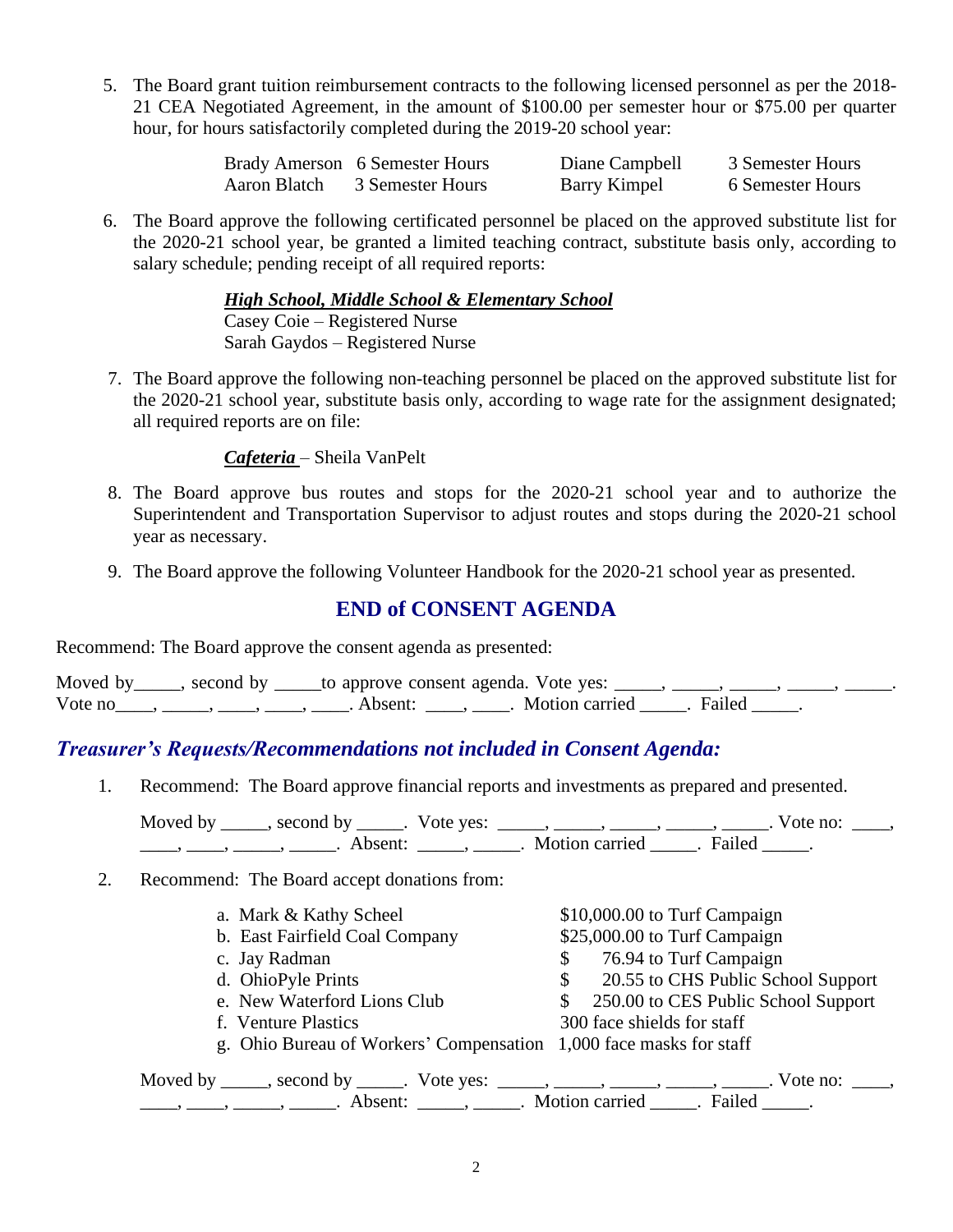3. Recommend: The Board approve the contract with Chad Hess for professional certified operator services for the Crestview Local Water facilities for a period of twelve (12) months.

Moved by \_\_\_\_\_, second by \_\_\_\_\_. Vote yes: \_\_\_\_\_, \_\_\_\_\_, \_\_\_\_\_, \_\_\_\_\_, \_\_\_\_. Vote no: \_\_\_\_, \_\_\_\_\_, \_\_\_\_\_\_, \_\_\_\_\_\_\_. Absent: \_\_\_\_\_\_, \_\_\_\_\_\_. Motion carried \_\_\_\_\_\_. Failed \_\_\_\_\_.

4. Recommend: The Board approve a resolution providing for the issuance and sale of an \$800,000 school improvement renewal note, series 2020 to pay in whole or in part the school improvement notes series 2019 issued in anticipation of the issuance of bonds, for the purpose of constructing, furnishing and equipping a new prek-12 school building and otherwise improving school district buildings and facilities and clearing, improving and equipping their sites.

**WHEREAS**, at an election held on May 5, 2019, on the question of issuing bonds of the Board of Education of Crestview Local School District (the "School District") in the aggregate principal amount of \$5,200,000 for the purpose of constructing, furnishing and equipping a new prek-12 school building and otherwise improving School District buildings and facilities and clearing, improving and equipping their sites (the "Improvements") and of levying taxes outside the ten-mill limitation to pay the debt charges on those bonds and any anticipatory securities, the requisite majority of those voting on the question voted in favor of it; and

**WHEREAS**, the Board of Education (the "Board") of the School District, adopted Resolution 19-108 on August 14, 2019 authorizing the issuance of notes in an original amount not to exceed \$1,000,000 (the "Original Notes") in anticipation of the issuance of the bonds approved at the May 5, 2019 election to evidence a portion of the indebtedness approved by the electors for the purpose stated; and

**WHEREAS,** at the request of the Board, the Treasurer, as fiscal officer, certified the estimated life or period of usefulness of the Improvements was at least five years and that the maximum maturity of the Bonds was 35 years, based on the provisions of Sections 133.19 and 133.20 of the Revised Code, and the maximum maturity of the Original Notes was 240 months from their date of issuance; and

**WHEREAS**, the Original Notes were issued on October 2, 2019 and mature on October 1, 2020; and

 **WHEREAS**, the Board has determined to issue its School Improvement Renewal Note, Series 2020(the "Renewal Note") in the aggregate principal amount of \$800,000 pursuant to Section 133.22 of the Revised Code for the purpose of paying at maturity the Original Notes issued in anticipation of the issuance of the Bonds.

**NOW, THEREFORE, BE IT RESOLVED** by the Board of Education of Crestview Local School District, County of Columbiana, Ohio:

Section 1. Issuance of Bonds. As previously determined in Resolution 19-108 adopted August 14, 2019, this Board finds, determines and declares that it is necessary to issue bonds of the School District in an aggregate principal amount not to exceed \$5,200,000 (the Bonds) for the purpose of constructing, furnishing and equipping a new PreK-12 school building and otherwise improving school district buildings and facilities and clearing, improving and equipping their sites. The Bonds shall be dated approximately August 1, 2021, shall bear interest at the now estimated rate of 5.25% per year, payable semiannually on June 1 and December 1 of each year, commencing December 1, 2021, and until the principal amount is paid, and are estimated to mature in thirty-five (35) annual principal installments on December 1 of each year, commencing in 2021, that are in such amounts that the total principal and interest payments on the Bonds in any fiscal year in which principal is payable are substantially equal.

Section 2. Issuance of Renewal Note. This Board finds, determines and declares that it is necessary to issue, pursuant to Section 133.22 of the Revised Code, the Renewal Note in the aggregate principal amount of \$800,000 to pay in whole or in part the Original Notes issued in anticipation of the issuance of the Bonds and in anticipation of the collection of revenues to be received from local taxes or otherwise between October 1, 2020 and September 30, 2021. The Renewal Note shall be issued in the aggregate principal amount of \$800,000, shall be dated the date of its issuance and shall be payable at maturity on September 30, 2021. The Renewal Note shall be issued in denominations (including a single note representing the entire principal amount) requested by the original purchaser of the Renewal Note and approved by the Treasurer, and shall be numbered as determined by the Treasurer. The principal amount of the Renewal Note shall bear interest to maturity at the rate of one and ninety-five hundredths percent (1.95%) per annum. Interest shall be calculated on the basis of a 360 day year for the actual number of days outstanding. Interest so calculated shall be payable at maturity.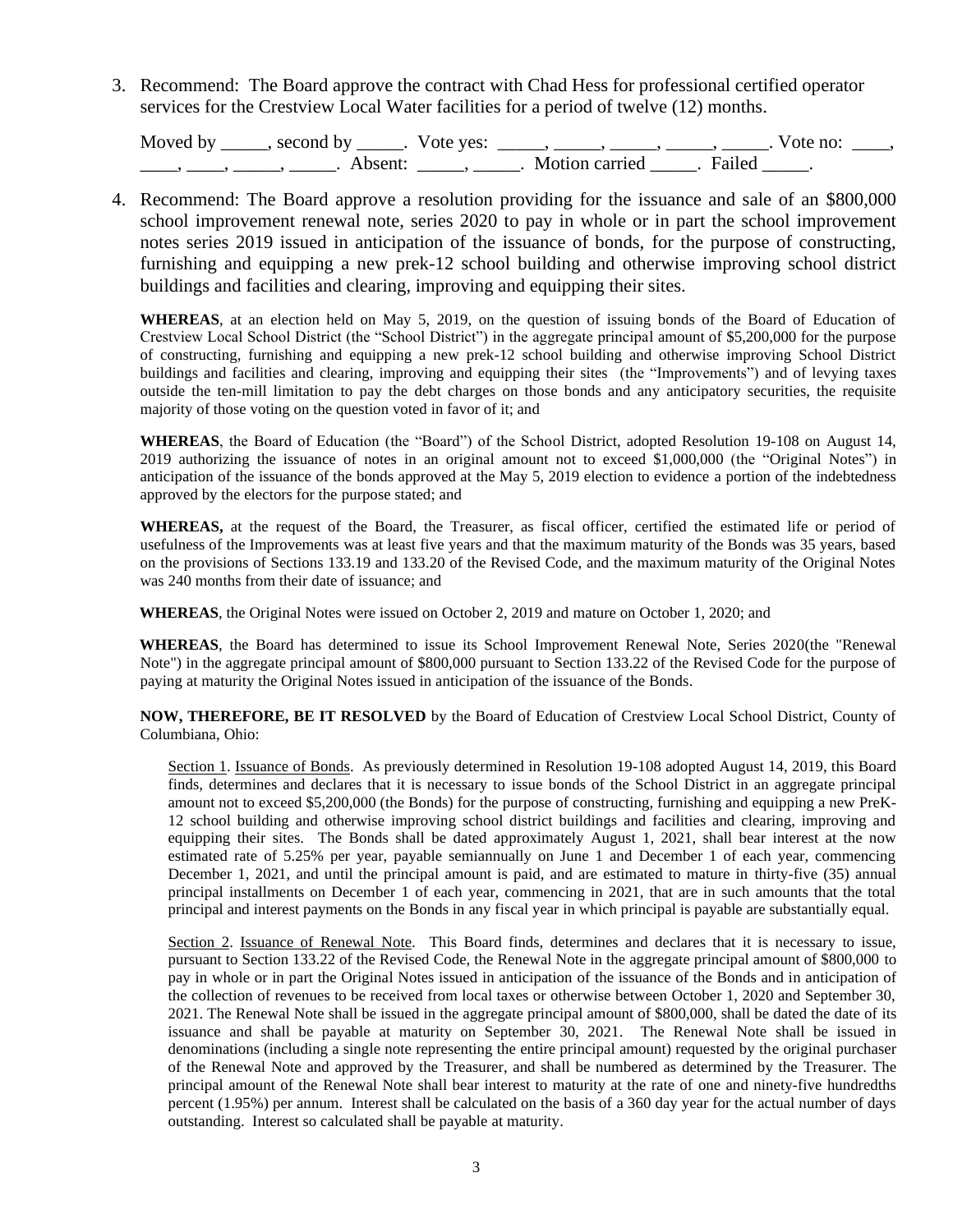The Note will be prepayable without penalty or premium at the option of the Board at any time prior to maturity. Prepayment prior to maturity shall be made by deposit with the Paying Agent of the principal amount of the Renewal Note together with accrued interest on the Renewal Note to the date of prepayment.

The Renewal Note shall not have coupons attached; shall be signed in their official capacities by the President and the Treasurer of this Board, one of whose signatures may be a facsimile signature; and shall express upon its face the purpose for which it is issued and that it is issued pursuant to this resolution.

Section 3. The principal of and interest on the Renewal Note shall be payable in Federal Reserve funds of the United States of America, at the Canfield, Ohio offices of The Farmers National Bank of Canfield (the "Paying Agent") without deduction for any services of the Paying Agent.

Section 4. The Renewal Note is hereby sold to The Farmers National Bank of Canfield at private sale in accordance with this resolution at par and accrued interest. The Treasurer is authorized and directed to cause the Renewal Note to be prepared and to have the Renewal Note executed and delivered, together with a true transcript of the proceedings with reference to issuance of the Renewal Note, to the original purchaser upon payment of the purchase price. The Renewal Note is hereby designated as a "qualified tax-exempt obligation" for purposes of §265(b)(3) of the Internal Revenue Code of 1986, as amended (the "Code"). In that connection, the Board hereby covenants that the Board (it having no "subordinate entities" with authority to issue obligations within the meaning of that Section of the Code), in or during the calendar year in which the Renewal Note is issued (a) will not designate as "qualified tax-exempt obligations" any obligations, including the Renewal Note, in an aggregate principal amount in excess of \$10,000,000, and (b) will not issue tax-exempt obligations within the meaning of §265(b)(4) of the Code, including the Renewal Note and any qualified  $501(c)(3)$  bonds as defined in §145 of the Code (but excluding obligations, other than qualified  $501(c)(3)$  bonds, that are private activity bonds as defined in §141 of the Code), in an aggregate principal amount exceeding \$10,000,000, unless the Board receives an opinion of nationally recognized bond counsel that such designation or issuance, as applicable, will not cause the Renewal Note to cease to be "qualified tax-exempt obligations".

Section 5. Any proceeds of the sale of the Renewal Note representing accrued interest shall be paid into the Bond Retirement Fund and credited to the separate account of that fund. The balance of the proceeds of the Renewal Note shall be paid into the proper fund or funds and those proceeds are appropriated and shall be used for the purpose for which the Renewal Note is being issued, including the payment of the cost of issuing and servicing the Renewal Note, legal services including obtaining the approving legal opinion of bond counsel, any Paying Agent fees and expenses, and all other costs incurred or incidental to those purposes, and are hereby appropriated for those purposes. Pursuant to law, the amounts of the revenues required to pay the principal and interest on the Renewal Note are deemed to be appropriated and hereby are appropriated to pay those payments for the current fiscal year. This Board covenants that it will give effect to that appropriation, to the extent stated above, in all resolutions it hereafter adopts appropriating money for expenditure or encumbrance in this fiscal year and in any fiscal year the Renewal Note remains outstanding.

Section 6. The Board shall repay this Renewal Note from the revenues to be received from local taxes or otherwise for the purpose of defraying the current operating expenses of the School District, including, but not limited to, funds available for construction, repair and maintenance of the permanent improvements of the School District. The levy by Board of the specific taxes anticipated by the Renewal Note on all taxable property in the School District on the tax list and duplicate for the tax year 2020 to be collected during calendar year 2021 by resolutions adopted by Board pursuant to law, is acknowledged, confirmed and ratified. Those taxes are direct taxes during the period the Renewal Note will be outstanding, and are in an aggregate amount at least sufficient to provide funds to pay the principal of and interest on the Renewal Note at maturity and therefore are not less than the interest and sinking fund tax required by Section 11 of Article XII of the Ohio Constitution. Those taxes have been computed, certified, levied and extended upon the tax list and duplicate for the year 2020 for collection by the same officers, in the same manner and at the same times that all taxes for general purposes for the years are collected. The proceeds of the taxes anticipated are to be applied to the extent required and as provided in this resolution to the payment of the principal of and interest on the Renewal Note at maturity. Pursuant to law, the amounts of the proceeds of those taxes required to pay that principal and interest are deemed to be appropriated and hereby are appropriated or will be appropriated to pay that principal and interest. The Board covenants that it will give effect to that appropriation, to the extent stated above, in all resolutions it hereafter adopts appropriating money for expenditure or encumbrance as long as the Renewal Note is outstanding.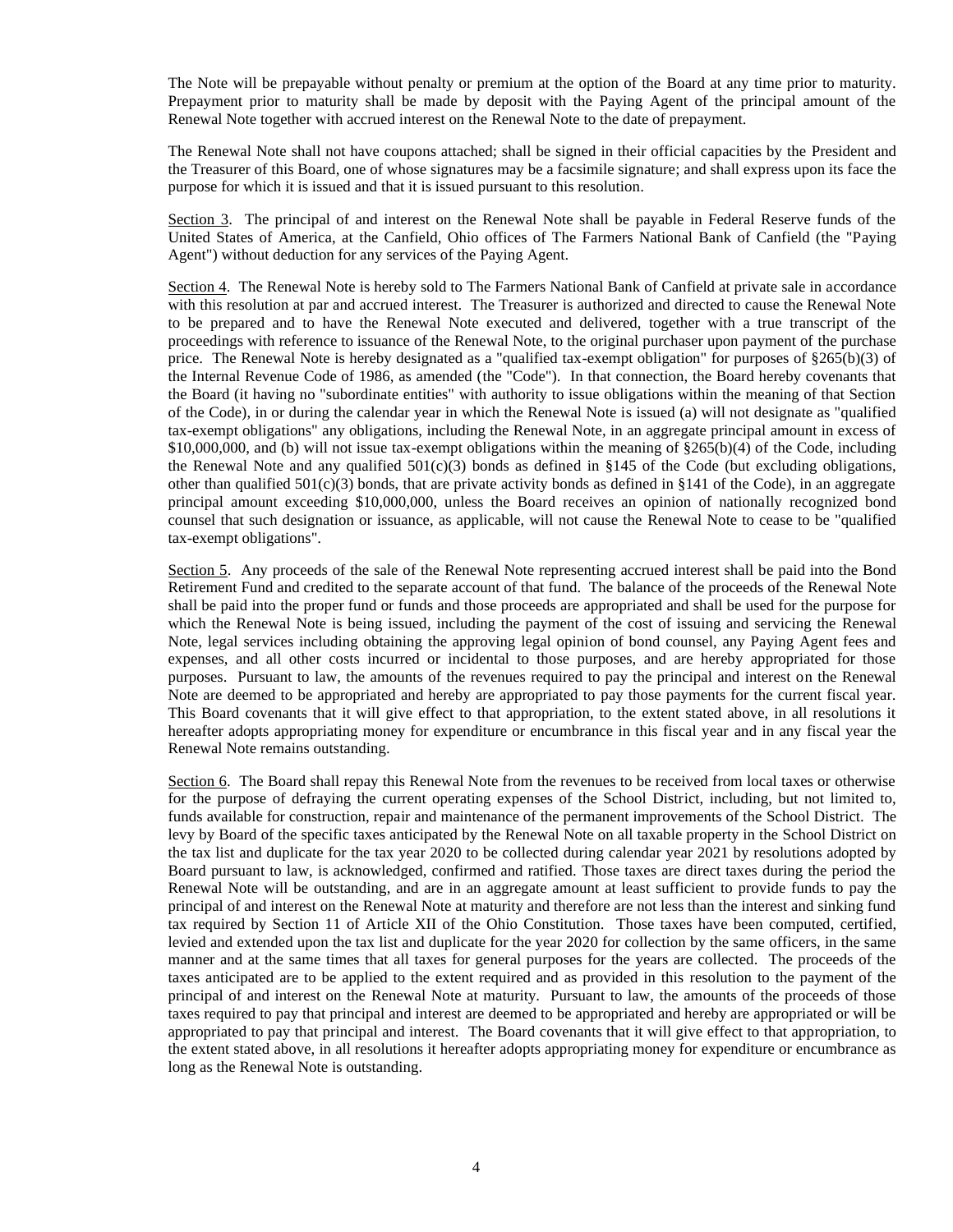Section 7. The Board covenants that it will restrict the use of the proceeds of the Note in such manner and to such extent, if any, as may be necessary, after taking into account reasonable expectations at the time of the delivery of and payment for the Renewal Note, so that the Renewal Note will not constitute an arbitrage bond under §148 of the Code and the applicable income tax regulations pertaining thereto. The Treasurer, or any other officer having responsibility for issuing the Renewal Note, is, alone or in conjunction with any of the foregoing or with any other officer or employee of or consultant to the Board, authorized and directed to give an appropriate certificate of the Board, for inclusion in the transcript of proceedings for the Renewal Note, setting forth the reasonable expectations of the Board regarding the amount and use of all the proceeds of the Renewal Note and the facts and estimates on which they are based, all as of the date of delivery of and payment for the Renewal Note. In order to obtain and preserve the exemption from federal income tax of interest on the Renewal Note, the Board further covenants that it will take all actions that may be required of the Board, and will not take any action which would adversely affect such exemption, under the provisions of any federal tax law that applies to the Renewal Note, whether presently in effect or enacted subsequent to the date of issuance of the Renewal Note, specifically including, but not limited to, provisions requiring or pertaining to restricting the amount of proceeds invested at a higher yield than the yield on the Renewal Note, expending proceeds or portions thereof within the times provided, making reports to the United States, and the rebate of certain excess earnings from the investment of the proceeds to the United States. The Board hereby authorizes the Treasurer and other appropriate officers to make any such rebate or rebates of such excess investment earnings and to take such other actions and give such certifications as may be appropriate for the purposes aforesaid.

The Treasurer is further authorized (a) to make or effect any election, selection, designation, choice, consent, approval or waiver on behalf of the Board with respect to the Renewal Note as the Board is permitted to or required to make or give under the Code, including, without limitation, any of the elections provided for in Section 148(f)(4)(C) of the Code or available under Section 148 of the Code, for the purpose of assuring enhancing or protecting favorable tax treatment or status of the Renewal Note or the interest thereon or assisting compliance with the requirements for that purpose, reducing the burden or expense of such compliance, reducing the rebate amount or payments or penalties, or making payments of special amounts in lieu of making computations to determine or paying excess earnings as rebate, as determined by the Treasurer; and (b) to take any and all other actions, make or obtain calculations, make payments, and make or give reports, covenants and certifications of and on behalf of the Board as may be appropriate to assure the exclusion of the interest on the Renewal Note from gross income and the intended tax status of the interest on the Renewal Note.

Section 8. The Board hereby authorizes the hiring of Manchester Newman & Bennett, A Legal Professional Association, as bond counsel in connection with the issuance of the Note at a rate of \$235.00 per hour

Section 9. The Treasurer is directed to forward a certified copy of this Resolution to the County Auditor of Columbiana County.

Section 10. It is hereby found, determined and declared that all acts and conditions necessary to be done or to exist precedent to and in the issuing of the Renewal Note in order to make them legal, valid and binding general obligations of this Board have been performed and exist, or will at the time of delivery of the Renewal Note have been performed and exist, in regular and due form as required by law; and that the amount of indebtedness to be incurred by the issuance of the Renewal Note does not exceed any limitation of indebtedness as fixed by law.

Section 11. It is hereby found and determined that all formal actions of this Board concerning and relating to the adoption of this Resolution were adopted in an open meeting of this Board and that all deliberations of this Board and any of its committees that resulted in those formal actions were in meetings open to the public, in compliance with all legal requirements including Section 121.22 of the Revised Code. This Resolution shall be in full force and effect from and immediately upon its adoption.

| Moved by second by |                     | Vote yes: |                       |        | Vote no: |  |
|--------------------|---------------------|-----------|-----------------------|--------|----------|--|
|                    | Absent <sup>.</sup> |           | Motion carried Theory | Failed |          |  |

#### *Board Reports:*

1. Career Center Report Mr. Wellman 2. Student Achievement Liaison Report Mr. Hively 3. Legislative Report Mr. Straney 4. Student Board Member Report Miss Downey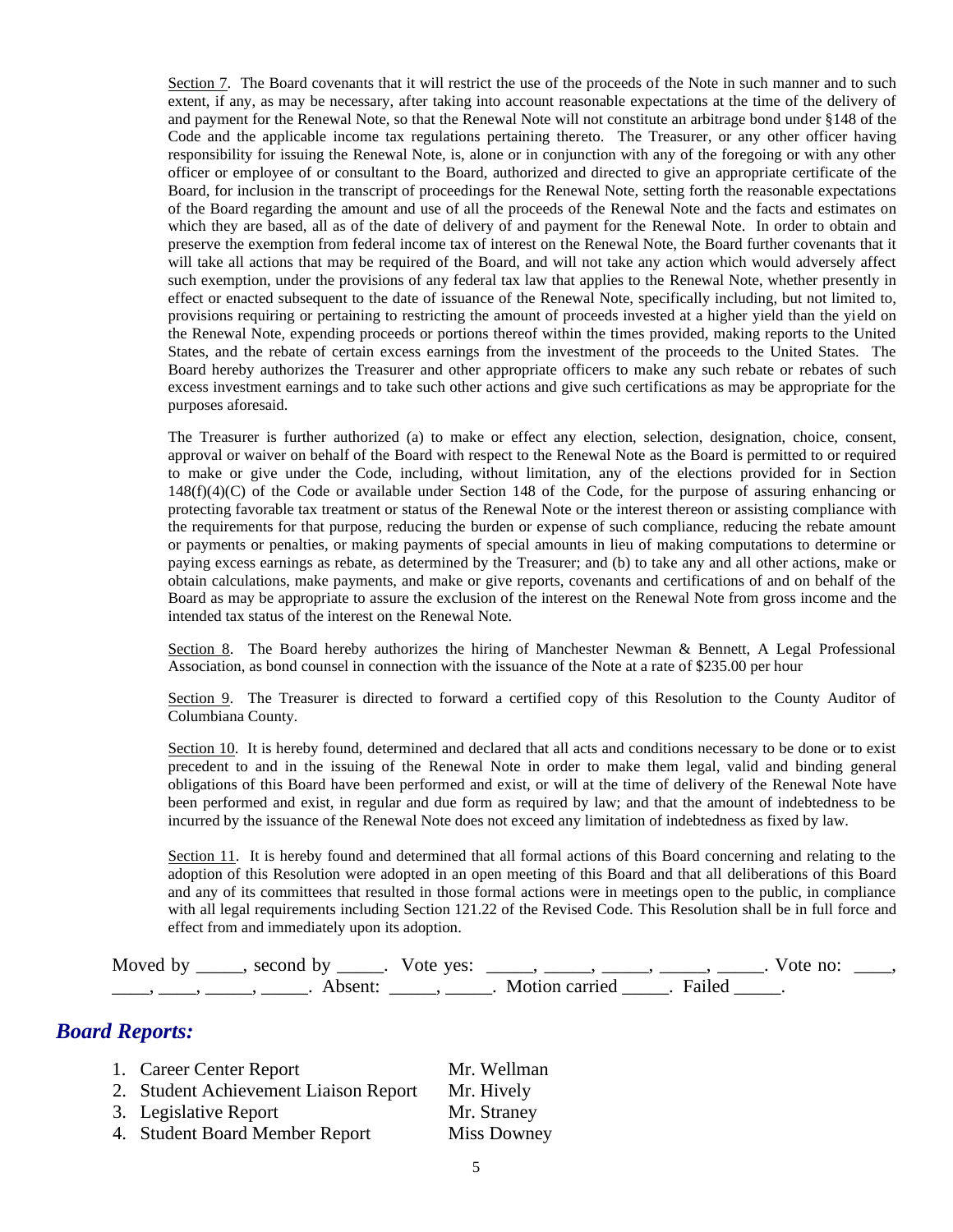# *Board Committee Reports:*

| 1. Buildings & Grounds | Dr. Miller   |
|------------------------|--------------|
| 2. Athletic Council    | Mr. Dattilio |
| 3. Personnel           | Mrs. Wellman |
| 4. Finance Audit       | Mr. Dattilio |
| 5. Policy              | Mr. Dattilio |
| 6. Communications      | Mrs. Wellman |
| 7. Insurance           | Dr. Miller   |
| 8. Business Advisory   | Mrs. Wellman |

# *Administrative Reports:*

| 1. Elementary School | Mr. Pancake   |
|----------------------|---------------|
| 2. Middle School     | Mrs. Lemaster |
| 3. High School       | Mrs. Nappi    |
| 4. Special Education | Mrs. Gilbert  |
| 5. Athletic          | Mr. Cusick    |
| 6. Lunchroom         | Miss Wilmes   |
| 7. Technology        | Mr. Miller    |
| 8. Transportation    | Mr. Burbick   |
| 9. Maintenance       | Mr. Radman    |

# **Superintendent's Report:** Mr. Manley

#### *Superintendent's Requests/Recommendations not included in Consent Agenda:*

 1. Recommend: The Board to adopt the remote learning plan for the Crestview Local Schools, effective 8-17-2020.

Moved by \_\_\_\_\_, second by \_\_\_\_\_. Vote yes: \_\_\_\_\_, \_\_\_\_\_, \_\_\_\_\_, \_\_\_\_\_, \_\_\_\_\_. Vote no: \_\_\_\_\_, \_\_\_\_\_, \_\_\_\_\_, \_\_\_\_\_\_. Absent: \_\_\_\_\_\_, \_\_\_\_\_. Motion carried \_\_\_\_\_\_. Failed \_\_\_\_\_.

 2. Recommend: The Board approve the agreement between Jefferson County Educational Service Center (JCESC) and the Crestview Local Board of Education (District) for a period of 12 months beginning July 1, 2020 and ending June 30, 2021.

Moved by \_\_\_\_\_, second by \_\_\_\_\_. Vote yes: \_\_\_\_\_, \_\_\_\_\_, \_\_\_\_\_, \_\_\_\_\_, \_\_\_\_\_. Vote no: \_\_\_\_,  $\underbrace{\hspace{2cm}}$ ,  $\underbrace{\hspace{2cm}}$ ,  $\underbrace{\hspace{2cm}}$ . Absent:  $\underbrace{\hspace{2cm}}$ ,  $\underbrace{\hspace{2cm}}$ . Motion carried  $\underbrace{\hspace{2cm}}$ . Failed  $\underbrace{\hspace{2cm}}$ .

 3. Recommend: The Board approve the stipend payment of the following certificated personnel for the 2020-21 school year as per salary schedule for the assignments designated: all required reports are on file:

> Cooperating Teacher Supervision of student teacher: Kristen Miller

Moved by \_\_\_\_\_, second by \_\_\_\_\_. Vote yes: \_\_\_\_\_, \_\_\_\_\_, \_\_\_\_\_, \_\_\_\_\_, \_\_\_\_\_. Vote no: \_\_\_\_, \_\_\_\_\_, \_\_\_\_\_\_, \_\_\_\_\_\_\_. Absent: \_\_\_\_\_\_, \_\_\_\_\_\_. Motion carried \_\_\_\_\_\_. Failed \_\_\_\_\_.

# *Adjournment*

Moved by \_\_\_\_, second by \_\_\_\_\_to adjourn. Vote yes: \_\_\_\_, \_\_\_\_, \_\_\_\_, \_\_\_\_, \_\_\_\_, \_\_\_.Vote no: \_\_\_\_\_, \_\_\_\_\_, \_\_\_\_\_, \_\_\_\_\_, \_\_\_\_\_. Absent: \_\_\_\_\_, \_\_\_\_\_. Motion carried \_\_\_\_\_. Failed \_\_\_\_\_.